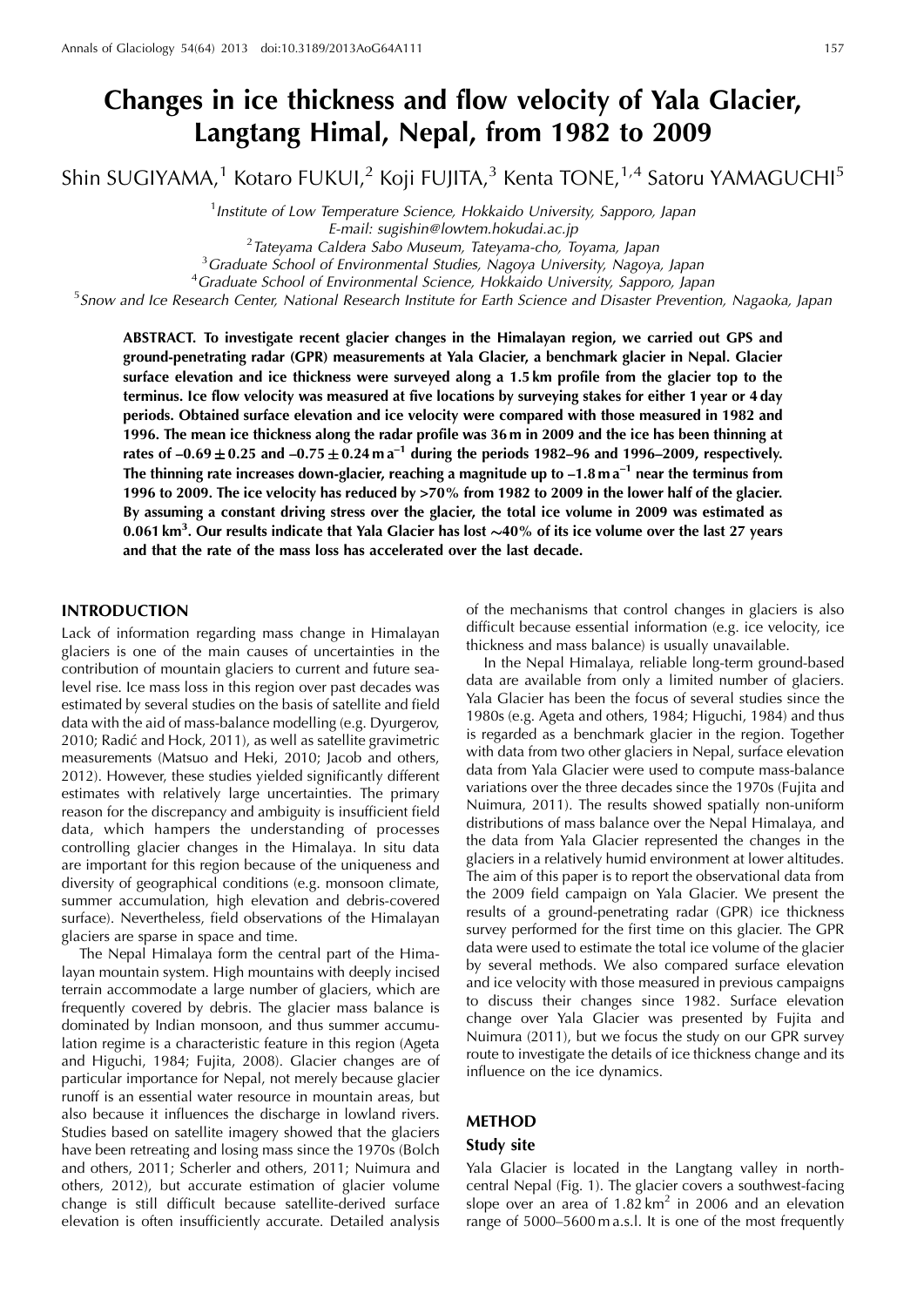

**Fig. 1.** (a) Map of Nepal showing the location of the study site. (b) A satellite image of Yala Glacier taken on 3 January 2006 (data source: Google Earth). The bold curve on the glacier indicates the GPR and GPS survey route, and the triangle shows the location of the GPS reference station. Contours show surface elevation with intervals of 50 m.

studied glaciers in the Himalaya. The research conducted here includes an ice-core drilling project undertaken in 1981 and 1982 (Watanabe and others, 1984) and massbalance, ice flow and climatic observations in the 1980s and 1990s (Steinegger and others, 1993; Nakawo and others, 1997; Fujita and others, 1998). The ice thickness is known to be 30 and 60m at two ice-core drilling sites (Fig. 2a) (Watanabe and others, 1984), but ice radar measurements have never been carried out. Borehole observations showed that ice was temperate at the upper drilling site and slightly cold ( $\sim$ -1°C) at the lower site (Watanabe and others, 1984; Ozawa, 1991). The glacier has been thinning since the 1980s, and the rate of thinning has been increasing (Fujita and others, 1998; Fujita and Nuimura, 2011).

## **Ice thickness**

We employed GPR (Geophysical Survey Systems Inc., SIR3000) with a centre frequency of 270 MHz to measure ice thickness. The field measurement was carried out on 1 November 2009. The instrument was mounted on a sledge, which was towed along a survey route from the top of the glacier to the terminus (Figs 1 and 2). The route was diverted to the north at an elevation between 5300 and 5350 m because of crevasses. Antennas enclosed in a box were aligned perpendicular to the survey route. Radar echo signals were recorded with a scanning frequency of 24 Hz (2048 samples per scan) and processed using Radan 7



**Fig. 2.** Maps showing the GPR and GPS survey route in 2009 (bold black curve): (a) surface elevation survey sites in 1996 (open circles) and 1981 and 1982 borehole sites (crosses); (b) ice flow vectors in 2009 (bold black arrows), 1996 (thin black arrows) and 1982 (bold grey arrows). Ice surface elevation and thickness were interpolated along the thin black curve to present the data in Figures 4 and 5. Contours show surface elevation at intervals of 50 m. The velocities in (b) were measured at the origins of the vectors. The coordinates are in Universal Transverse Mercator (UTM) zone 45N.

software for Windows (Geophysical Survey Systems Inc.). We determined the two-way travel time of return waves from the bed by carefully inspecting a radargram. Ice thickness was computed from the travel time by assuming a wave velocity in a glacier as  $170 \text{ m }\mu\text{s}^{-1}$ . An ice thickness profile along the route was obtained using the GPS survey data described in the following subsection. An error due to uncertainty in the reflection peaks in the radargram was evaluated as  $\pm 0.9$  m from repeated identification of the peak locations. We also expect errors due to ambiguity in the wave velocity, GPS positioning errors and vertical resolution limited by the wavelength. As a sum of these, the maximum error in the ice thickness measurement was estimated as 1.5 m plus 2% of ice thickness.

## **Surface elevation**

Glacier surface elevation was measured along the GPR survey route using paired GPS equipment. A GPS antenna and receiver (Magellan, ProMark3) were mounted on a backpack carried by a surveyor, and the continuously recorded GPS satellite signals were post-processed with those from a reference GPS station (GNSS Solutions, GEM-1) installed southwest of the glacier (Fig. 1b). The positioning error in the vertical direction, including uncertainty in the height of the antenna carried by a surveyor, was estimated as 0.3 m (Fujita and Nuimura, 2011). Errors in the horizontal direction were smaller than this value and negligible for our analyses described below. The surface elevation was compared with that measured in 1982 and 1996 to compute ice thickness changes over the periods. The surface elevation in 1982 was surveyed by ground photogrammetry (Yokoyama, 1984) and later digitized into a 10 m resolution digital elevation model (DEM) (Fujita and Nuimura, 2011). The accuracy of this DEM was reported as  $\sim$ 10 m (Fujita and Nuimura, 2011). The 1982 DEM was interpolated to the 2009 GPR survey route to compute the elevation change from 1982 to 2009. Because the 1996 survey sites are not exactly on our survey route (Fig. 2a) (Fujita and others,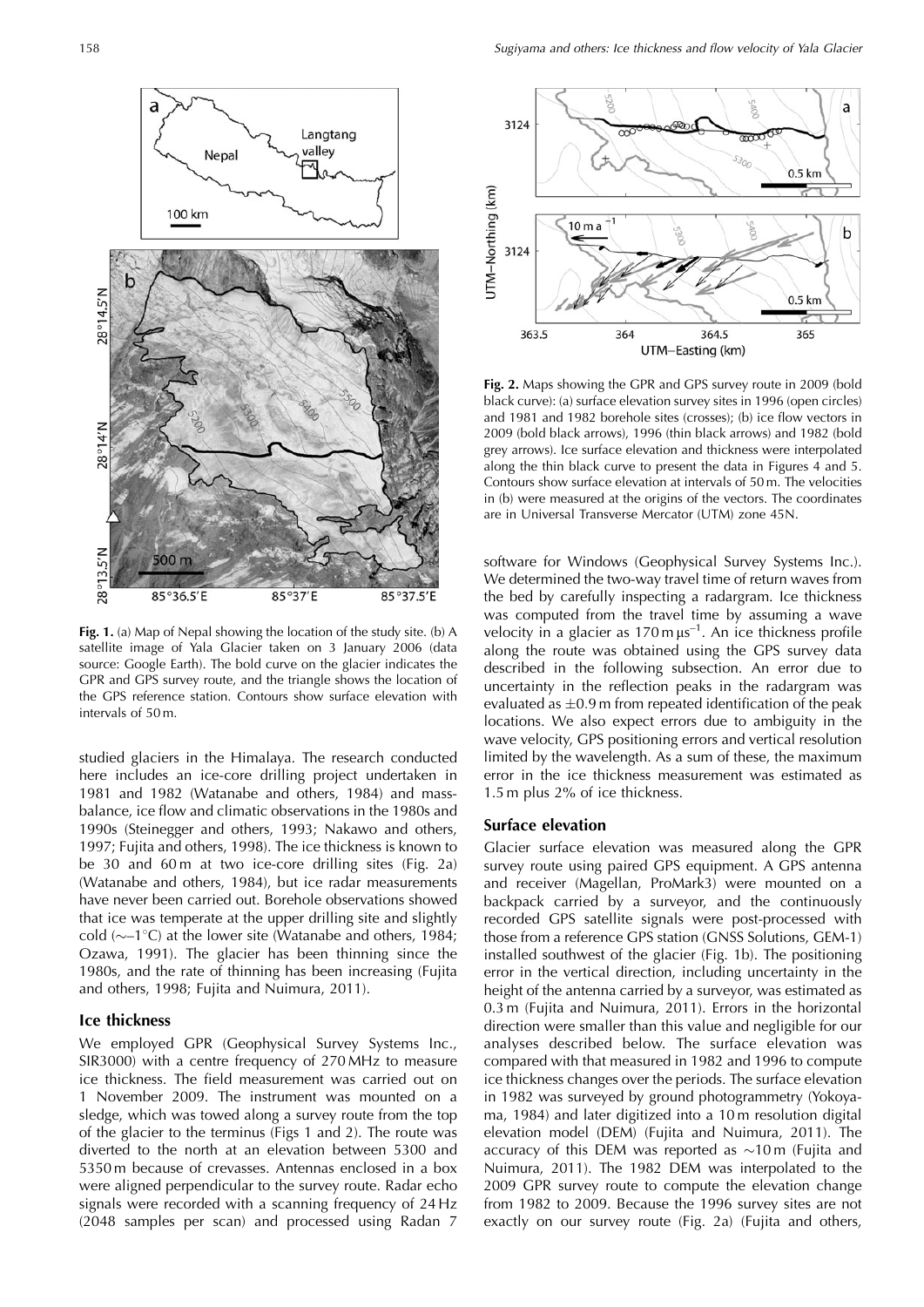

**Fig. 3.** A GPR radargram along the survey route. The intensity of the reflection power is represented by an arbitrary greyscale.

1998), we compared the 1996 and 2009 data at the same surface elevation according to an Advanced Spaceborne Thermal Emission and Reflection Radiometer (ASTER) DEM in 2003 (i.e. 1996 and 2009 survey sites that were compared were at the same elevation in the 2003 DEM). This procedure assumes an equal ice thickness change at the same surface level. The ASTER DEM was generated by stereographic analysis of ASTER images and distributed by the Earth Remote Sensing Data Analysis Center in Japan. The root-mean-square error of the DEM is typically in the range 10–20 m (Fujita and others, 2008). The GPS data in 2009 were also used to locate the GPR data.

## **Ice flow velocity**

Ice flow velocity was measured by surveying stakes installed at five locations on the glacier (Fig. 2b). The upper three stakes were installed on 26 September 2008 and resurveyed on 31 October 2009, with kinematic GPS measurements (Magellan, ProMark3). The lower two stakes were surveyed for 4 days from 31 October to 4 November 2009, with dualfrequency static GPS measurements (Leica, System 1200). The GPS measurements were performed using reference GPS receivers located at  $\sim$ 500 m from the glacier margin (Fig. 1b), and the baseline length of the relative positioning was within 2 km. Positioning errors in the kinematic and static GPS measurements were 0.3 m and 2 mm in the horizontal plane. Accordingly, errors in the computed velocity were within 3% and 16% for the upper three and lower two measurement sites, respectively.

## **RESULTS**

#### **Ice thickness**

Figure 3 shows the intensity of GPR return signals along the survey route. The glacier bed was clearly identified by a transition from low to high return power at a certain depth in the lower half of the glacier. In contrast, the reflection from the bed was less clear and obscured by englacial return signals in the upper portion. We identified the bed reflection as much as possible in these regions by taking return power maxima, which were observed continuously up- and downglacier. The GPR survey route followed a detour in the middle of the glacier to bypass crevasses. Hereafter, the detour was eliminated and the data blank near the terminus was interpolated, i.e. the bed and surface profiles are analyzed and depicted along the thin line in Figure 2. The mean ice thickness along the corrected route was 36 m and

the maximum ice thickness was  $61 \pm 3$  m at 530 m from the top of the glacier. Bed elevation was obtained as shown in Figure 4a by subtracting the thickness from the surface



**Fig. 4.** (a) Surface elevation measured in 1982 (dashed curve), 1996 (solid curve with open circles) and 2009 (solid curve). The bold curve indicates the bed elevation. (b) Change in surface elevation from 1982 to 1996 (open circles) and from 1982 to 2009 (dashed curve). The grey lines are linear regressions of the data. (c) The horizontal component of ice flow velocity in 2009 (solid circles), 1996 (open circles) and 1982 (asterisks). The 1982 and 1996 velocities are only those measured within 50 m from the 2009 survey route.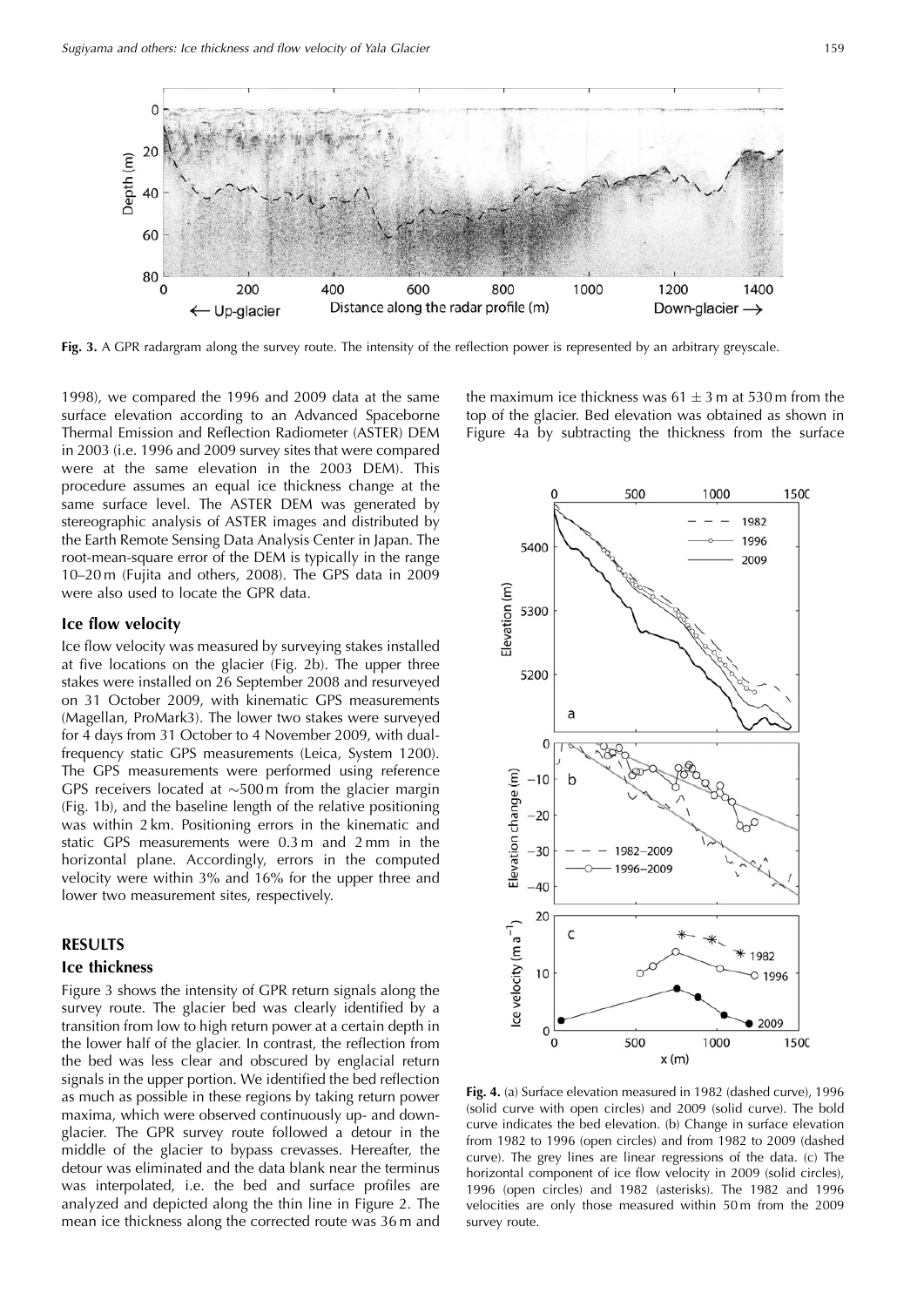

**Fig. 5.** (a) Change in surface elevation from 1982 to 1996 (open circles) and from 1996 to 2009 (solid circles); (b) the horizontal component of ice flow velocity in 2009 (solid circles), 1996 (open circles) and 1982 (asterisks); and (c) ice thickness along the survey route measured with GPR (solid curve) and computed with a constant driving-stress assumption (dashed curve). Surface elevation coordinates are in the years of the second measurements for (a) and (b) and in 2009 for (c).

elevation measured by GPS. Owing to a bed depression at 500–600 m from the top of the glacier, relatively thick ice is present in this region. The bed slopes upwards (to the direction of ice flow) near the terminus at 1200–1300 m, which accompanies a depression in the surface.

#### **Surface elevation**

Glacier surface elevation obtained in this study was compared with the values measured in 1982 and 1996 (Fig. 4a). The results show that the surface has been continuously lowering since 1982 and that the magnitude of the change was greater down-glacier. The greatest change is found near the terminus, which is  $\sim$  40 m over the 27 years from 1982 to 2009 (Fig. 4b). The magnitude decreases up-glacier, approaching zero near the top of the survey route. The magnitude of elevation change within the upper 400 m of the glacier is less than –3.5 m for 1996–2009 and –7.5 m for 1982–2009. Mean rates of elevation change over the survey route were computed by assuming a linear relationship between the surface elevation change  $\Delta z$  and the distance from the top  $x$  (Fig. 4b). Obtained relationships are  $\Delta z = -0.0195x + 4.87 \text{ m}$  for 1996–2009 and  $\Delta z =$  $0.0302x + 2.66$  m for 1982–2009. Assuming  $\Delta z = 0$  in the upper reaches, where the linear functions give positive values, the mean rates along the survey route were  $-0.75 \pm 0.24$  m a<sup>-1</sup> for 1996–2009 and  $-0.72 \pm 0.09$  m a<sup>-1</sup> for 1982–2009  $(-0.69 \pm 0.25 \text{ m}\text{a}^{-1})$  for 1982–96 as a residual). The uncertainties were estimated from the standard deviation of the data from the linear regression in Figure 4b.

## **Ice flow velocity**

Measured flow velocities are shown in Figures 2b and 4c, together with those from 1982 and 1996 (Ageta and others, 1984; Fujita and others, 1998). The 1982 and 1996 data in Figure 4c are only those measured within 50 m of the 2009 survey route. The glacier has slowed down significantly since the previous measurements. The change in velocity

from 1982 to 2009 ranged from  $-10$  to  $-12$  m a<sup>-1</sup> in the lower half of the glacier  $(x > 700 \text{ m})$ . This is equivalent to a 60–90% velocity reduction. Most of the velocities were not measured for an annual interval (October–November at the lower two stakes in 2009, May–October in 1996 and September–October in 1982), which leaves the possibility that the velocities were influenced by seasonal variations. Nevertheless, the influence of the short measurement period on the velocity is probably insignificant since the bed is frozen in the ablation area according to the drilling in the 1980s (Watanabe and others, 1984). Moreover, the observed velocity changes are much greater than those explained by possible seasonal variations.

## **DISCUSSION**

Our results showed that Yala Glacier has been losing ice mass since 1982 and that the rate of mass loss is not uniform over the glacier. The ice thinning rate is clearly dependent on the glacier surface elevation (Fig. 5a). The relationships between the thinning rate and elevation in 1982–96 and 1996–2009 are similar in the elevation range from 5200 to 5400 m. However, the magnitude of the thinning rate in 1996–2009 is greater than that in 1982–96 near the terminus in the region below 5200 m a.s.l. Such variations in the elevation change, i.e. gradual increase from high to low elevations and greater increase near the terminus, are commonly observed on other debris-free Himalayan glaciers (Fujita and Nuimura, 2011). Considering that the ice was relatively thin and slow-moving at  $\sim$ 5200 m a.s.l. in 2009 (Fig. 5b and c), only a little ice mass was advected into the lower elevation range. Thus, the reduction in down-glacier ice flux might have caused a decrease in vertical strain rate and a significant increase in thinning rate near the terminus, as has been reported in a valley glacier in the European Alps (Berthier and Vincent, 2012).

The mean ice velocity at 5120–5300 m a.s.l. reduced by 29% and 62% from 1982 to 1996 and from 1996 to 2009, respectively (Fig. 5b). Presumably, the most important driver of this deceleration is glacier thinning. The mean ice thickness in this elevation range was 60 m in 1982, which decreased to 45 m in 1996 and 31 m in 2009. If we assume ice flow was entirely due to viscous deformation and proportional to the fourth power of ice thickness (Cuffey and Paterson, 2010), the velocity reduction expected from the ice thinning is 68% for 1982–96 and 93% for 1996–2009. Apparently, the observed velocity change is smaller than this estimation, probably because the ice surface has been steepening because of greater elevation change in the lower reaches of the glacier. The surface slope is another important factor in the ice deformation rate, and thus surface steepening partly compensated the deceleration due to ice thinning. In addition to the geometrical conditions, changes in ice thermal structure since the 1980s have to be taken into account. The borehole temperature measurements in 1981 and 1982 showed that ice was temperate in the accumulation zone while it was cold in the ablation zone (Watanabe and others, 1984; Ozawa, 1991). Such polythermal structure is expected to be influenced by ice thinning as well as warming climate conditions. For example, ice temperature might have decreased after the glacier thinning, which has potentially reduced the ice velocity. On the other hand, meltwater increase due to warming might have enhanced basal sliding over a temperate bed.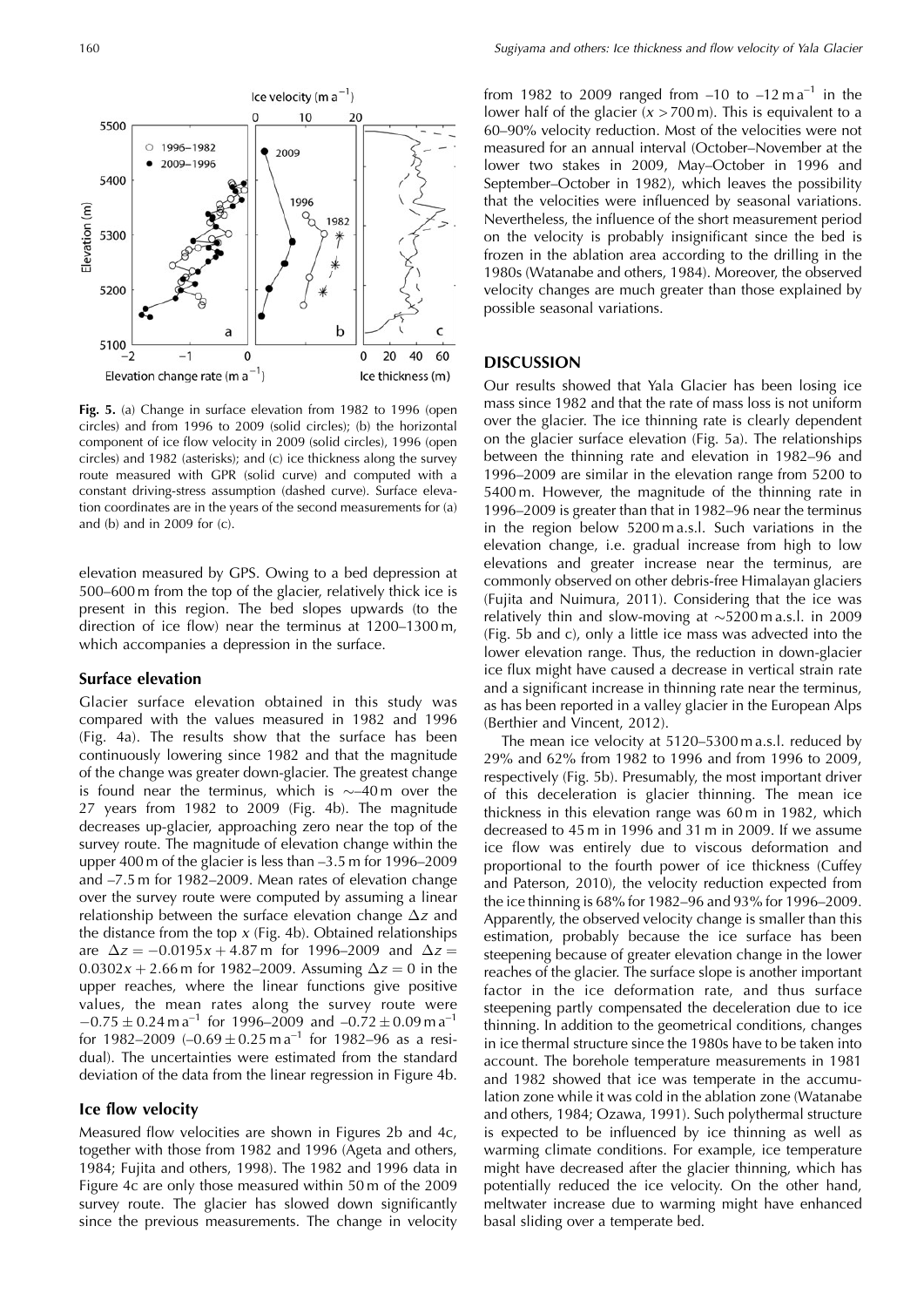GPR bed reflection was not clearly observed in the upper half of the glacier. Presumably, wave transmission and scattering within the ice were influenced by the thermal structure of the glacier. The drilling in 1982 confirmed that ice was temperate in the upper reach at 5405 m a.s.l. (Fig. 2a) (Watanabe and others, 1984). Thus, we can expect more significant attenuation and scattering by temperate ice as well as snow meltwater percolated into firn and ice. In the lower reaches, cold ice was observed by the drilling in 1981 near the current terminus at 5180 m a.s.l. (Fig. 2a). This is consistent with our GPR data, i.e. clear reflection from the bed and less scattering within the ice. Our data suggest that Yala Glacier is a polythermal glacier with temperate and cold ice in the upper and lower portions, which agrees with the structure proposed in previous studies (Watanabe and others, 1984; Ozawa, 1991).

The ice thickness measured along the GPR survey route (Fig. 5c) provides a clue to estimate the ice volume of Yala Glacier. If we simply multiply the mean ice thickness  $(\overline{h} = 36 \,\mathrm{m})$  along the route to the surface area obtained from the satellite image in 2006 ( $A = 1.82 \text{ km}^2$ ), the ice volume is  $V = 0.066 \text{ km}^3$ . This value can be regarded as the upper bound because the survey route was taken in the central part of the glacier, where ice is relatively thick. Next, we assume the driving stress  $(\tau_d = \rho g h \sin \alpha$ , where  $\rho = 910 \text{ kg m}^{-3}$  is ice density,  $g = 9.8 \text{ m s}^{-2}$  is the gravitational acceleration, h is ice thickness and  $\alpha$  is surface slope) is constant over the glacier and  $\tau_{\rm d}$  is represented by the mean value along the survey route. By using surface slope from the ASTER DEM in 2003, the mean driving stress along the route was  $\overline{\tau_{\sf d}}$  = 98 kPa and the total ice volume was computed as  $A \times h = A \times \overline{\tau_d} / \rho g \sin \alpha = 0.061 \text{ km}^3$ . This method overestimates actual values over a flat terrain and near glacier margins. Nevertheless, thickness measured along the survey route is reasonably well reproduced by the computation (Fig. 5c). The computed thickness distribution shows relatively thick ice in the lower middle part of the glacier (Fig. 6). A very similar total ice volume  $0.062 \text{ km}^3$  was obtained from an equation of area–volume scaling analysis  $(V = cA^{\gamma})$  by using one of the proposed parameter sets  $(c = 0.191, \gamma = 1.36)$  (Bahr and others, 1997; Radić and Hock, 2010). This choice of parameter values gives a relatively smaller volume estimate by this method among the parameters proposed for mountain glaciers. Another parameter set proposed by Chen and Ohmura (1990)  $(c = 0.2055, \gamma = 1.375)$  gives a volume of 0.083 km<sup>3</sup>, which is greater than that obtained above from the mean thickness along the survey route. A likely reason why the area–volume scaling analysis tends to overestimate the volume of Yala Glacier is the relatively steep slopes of this glacier. According to these analyses, we propose  $0.061 \text{ km}^3$ as a likely value and  $0.066 \text{ km}^3$  as the upper bound for the total ice volume in 2009.

In addition to the elevation data along the GPR survey route presented in this study, Fujita and Nuimura (2011) measured surface elevation extensively in the lowermost region of the glacier to compute the mean thinning rate of Yala Glacier from 1982 to 2009. The area-averaged ice thinning rates were shown as  $-0.746 \pm 0.202$  and  $-0.879 \pm 0.088$  m a<sup>-1</sup> for the periods 1982–96 and 1996– 2009, respectively. If we assume these rates and the ice volume estimated in this study  $(0.061 \text{ km}^3 \text{ in } 2009)$ , the total volume loss from 1982 to 2009 corresponds to  $43 \pm 5\%$  of the 1982 volume.



Fig. 6. Ice thickness computed by assuming a constant driving stress. The intervals of the contours are 10 m, and the coordinates are in UTM zone 45N. The bold curve on the glacier indicates the GPR and GPS survey route.

## **CONCLUSION**

To contribute to the accurate understanding of recent glacier changes in the Himalaya, surface elevation and ice velocity of Yala Glacier were resurveyed in 2009. The results were compared with those measured in 1982 and 1996. The glacier has been thinning since 1982 at an increasing rate:  $-0.69 \pm 0.25$  m a<sup>-1</sup> from 1982 to 1996 and  $-0.75 \pm 0.24 \text{ m a}^{-1}$  from 1996 to 2009. The magnitude of the thinning rate increased from the top to the lower reaches of the glacier, for example from  $-0.3$  ma<sup>-1</sup> in the upper 400 m to  $-1.8$  m  $a^{-1}$  near the terminus in 1996–2009. Ice velocity has reduced by 60–90% from 1982 to 2009 in the lower half of the glacier. The lower reaches of the glacier became steeper as a result of the greater thinning rate down-glacier, suggesting that deceleration due to ice thinning was partly compensated by the steepening surface slope. We also measured ice thickness using GPR along a survey route from the top to the terminus. Mean thickness along the route was  $36 \text{ m}$  and the thickest ice  $(61 \pm 3 \text{ m})$ was found on a bedrock depression at 530 m from the top. Assuming a constant driving stress over the glacier, the total ice thickness of the glacier was estimated as  $0.061 \text{ km}^3$ . By assuming this value and the area-averaged thinning rates reported by a previous study (Fujita and Nuimura, 2011), Yala Glacier has lost  $\sim$ 40% of ice volume from 1982 to 2009.

## **ACKNOWLEDGEMENTS**

We thank members of the 2009 field campaign for their help in the measurements on Yala Glacier. T. Fukuda helped in satellite data analysis. The manuscript was handled by the scientific editor, A. Booth, and was improved by constructive comments from two anonymous reviewers. This research was funded by the Japanese Ministry of Education, Science, Sports and Culture, Grant-in-Aid for Scientific Research A, 19253001, 2007–10.